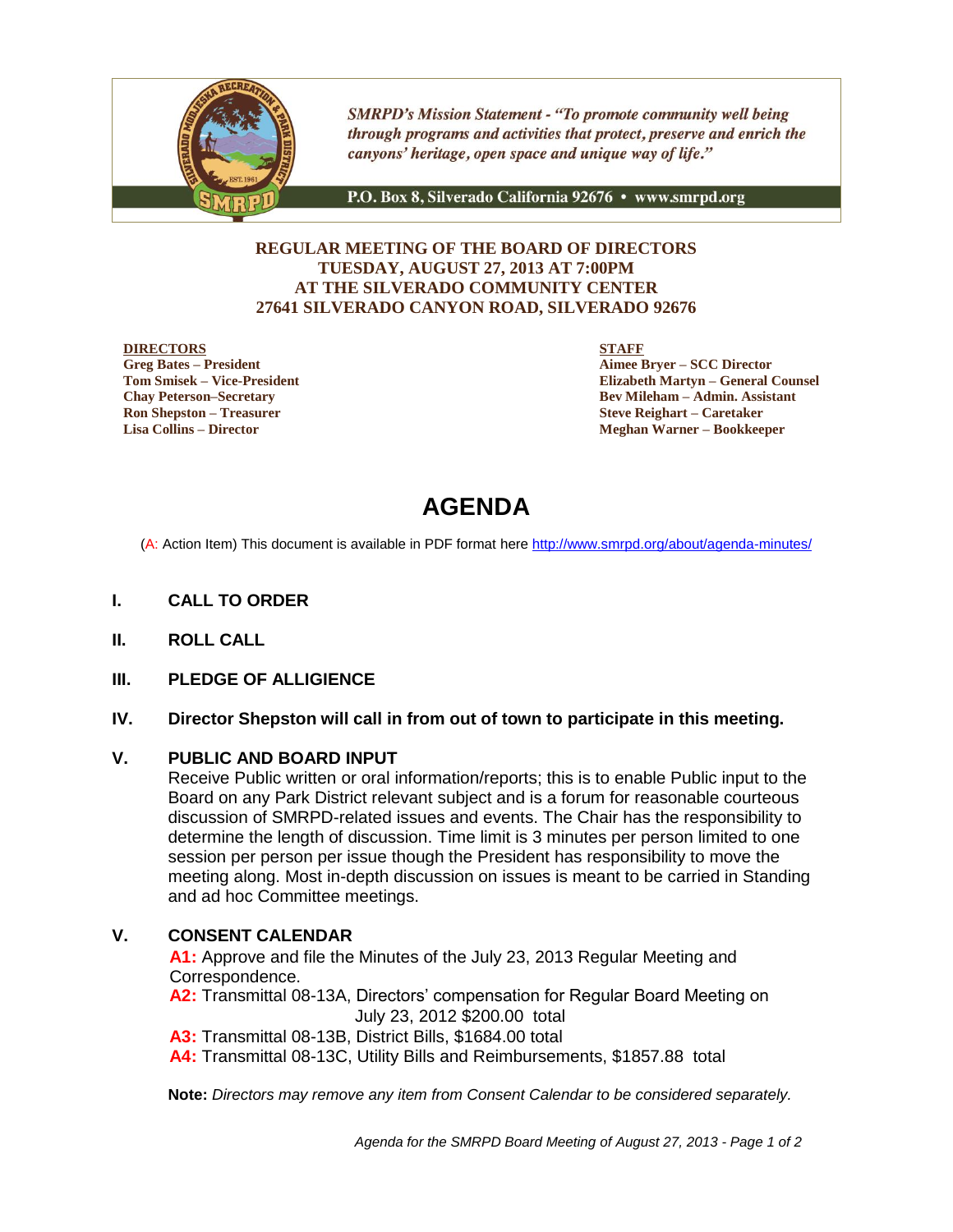# **VI. TREASURER'S REPORT**

# **VII. CHILDREN'S CENTER DIRECTOR'S REPORT**

# **OTHER DISTRICT BUSINESS**

- (A) SCE report Steve Reighart
- (B) Dog Park/Playground Update Lisa
- (C) Facility and Instructor Agreements Lisa
- (D) Budget new flyers for Sept- Dec Lisa
- (E) Ad for Silmod phone book Lisa
- (F) Silverado Concert Series Accounting Greg
- (G) SCC ad hoc committee Greg
- (H) Ethics violations follow up Tom
- (I) Sentry Articles Lisa
- (J) Chay's email to Lisa Lisa

# **IX. COMMITTEES**

*NOTE: There will be no discussion of Committee issues unless agendized below or added to the Agenda by majority vote of the Board in Section III to address issues that require immediate attention for reasons to be explained in the motion to add. Other comments can be made under Director Comments.*

# **STANDING COMMITTEES AND REPRESENTATIVES:**

- (A) **RECREATION** (Collins, Peterson)
- (B) **FINANCE** (Shepston, Bates)
- (C) **PERSONNEL** (Shepston, Collins)
- (D) **OPEN SPACE AND TRAILS** (Shepston, Bates)
- (E) **FACILITIES MAINTENANCE AND SAFETY** (Bates, Peterson)

# **AD HOC COMMITTEES & REPRESENTATIVES:**

- (F) **MODJESKA PARK USAGE** (Collins)
- (G) **ISDOC REPRESENTATIVE (**Shepston)
- (H) **PRESERVATION & RESTORATION** (Smisek)
- (I) **COMMUNICATIONS & DISTRICT OUTREACH** (Smisek)
- (J) **SILVERADO CHILDREN'S CENTER** (Collins, Peterson) **Children's Center Advisory Committee** (Collins, Peterson, Bryer) (Public Members: Dawn Lynch, Julia Jones-Tester, Deborah Johnson, Linda Kearns, Joel Robinson )

# **X. DIRECTOR'S COMMENTS**

Pursuant to Government Code §54954.2 members of the Board of Directors or Staff may ask questions for clarification, make brief announcements, make brief reports on their activities. The Board or a Board member may provide a reference to Staff or other resources for factual information, request Staff to report back at a subsequent meeting concerning any matter, or direct that a matter of business be placed on a future Agenda.

- (1) Director Smisek
- (2) Director Collins
- (3) Director Bates
- (4) Director Peterson
- (5) Director Shepston

# **XI. ADJOURNMENT**

The next regular meeting of the Board of Directors will be at the Silverado Community Center, 27641 Silverado Canyon Road at 7:00 PM on September 24, 2013.

Materials related to an item on this agenda submitted after distribution of the agenda packet are either available for public inspection at the Silverado Library, and posted on the SMRPD website at <http://www.smrpd.org/>about/agenda-minutes/. Materials prepared by SMRPD will be available at the meeting, those provided by others after the meeting.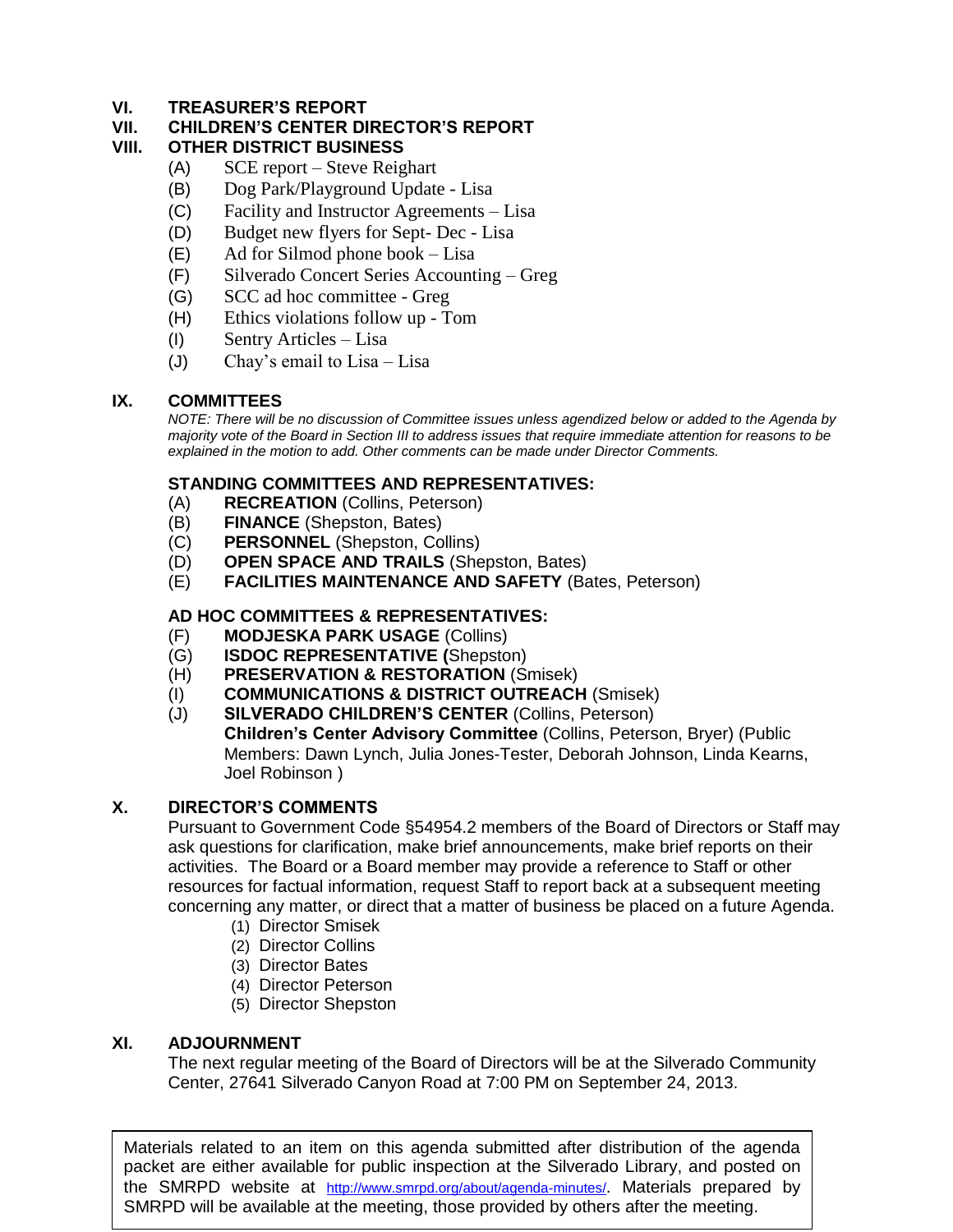

**SMRPD's Mission Statement - "To promote community well being** through programs and activities that protect, preserve and enrich the canyons' heritage, open space and unique way of life."

P.O. Box 8, Silverado California 92676 · www.smrpd.org

# (As of 7-31-13 unless otherwise noted) SUMMARIZED TREASURER'S REPORT Wednesday, July 31, 2013

|                                     | <b>Deposits</b>       |          |
|-------------------------------------|-----------------------|----------|
|                                     |                       |          |
| <b>Bank Of America</b>              |                       | 2,086.10 |
| County of Orange                    |                       | 6,006.18 |
| Christmas In The Canyons            |                       |          |
| Silverado Children's Center         |                       | (770.99) |
| Silverado Children's Center Savings |                       |          |
|                                     | <b>TOTAL DEPOSITS</b> | 7,321.29 |

# **Expenditures/Withdrawals**

| <b>Bank Of America</b>              |                           | 2,364.57  |
|-------------------------------------|---------------------------|-----------|
| County of Orange                    |                           | 10,509.49 |
| Christmas In The Canyons            |                           |           |
| Silverado Children's Center         |                           |           |
| Silverado Children's Center Savings |                           |           |
|                                     | <b>TOTAL EXPENDITURES</b> | 12,874.06 |

# **Account Balances**

|                                     | <b>Beg</b>           | <b>Ending</b> |
|-------------------------------------|----------------------|---------------|
| <b>Bank Of America</b>              | 18,662.05            | 18,383.58     |
| County of Orange                    | 246,497.51           | 241,994.20    |
| Christmas In The Canyons            | 3,004.25             | 3,004.25      |
| Silverado Children's Center         | 209.39               | (561.60)      |
| Silverado Children's Center Savings | 100.78               | 20.78         |
|                                     | <b>TOTAL BALANCE</b> | 262,841.21    |
|                                     |                      |               |

Prepared by:

Ron Shepston, Treasurer

*1. Amounts for the county could change as adjusting entries are posted by the county.*

*2. Refer to official financial records as prepared by SMRPD bookkeeper, Meaghan Warner for details*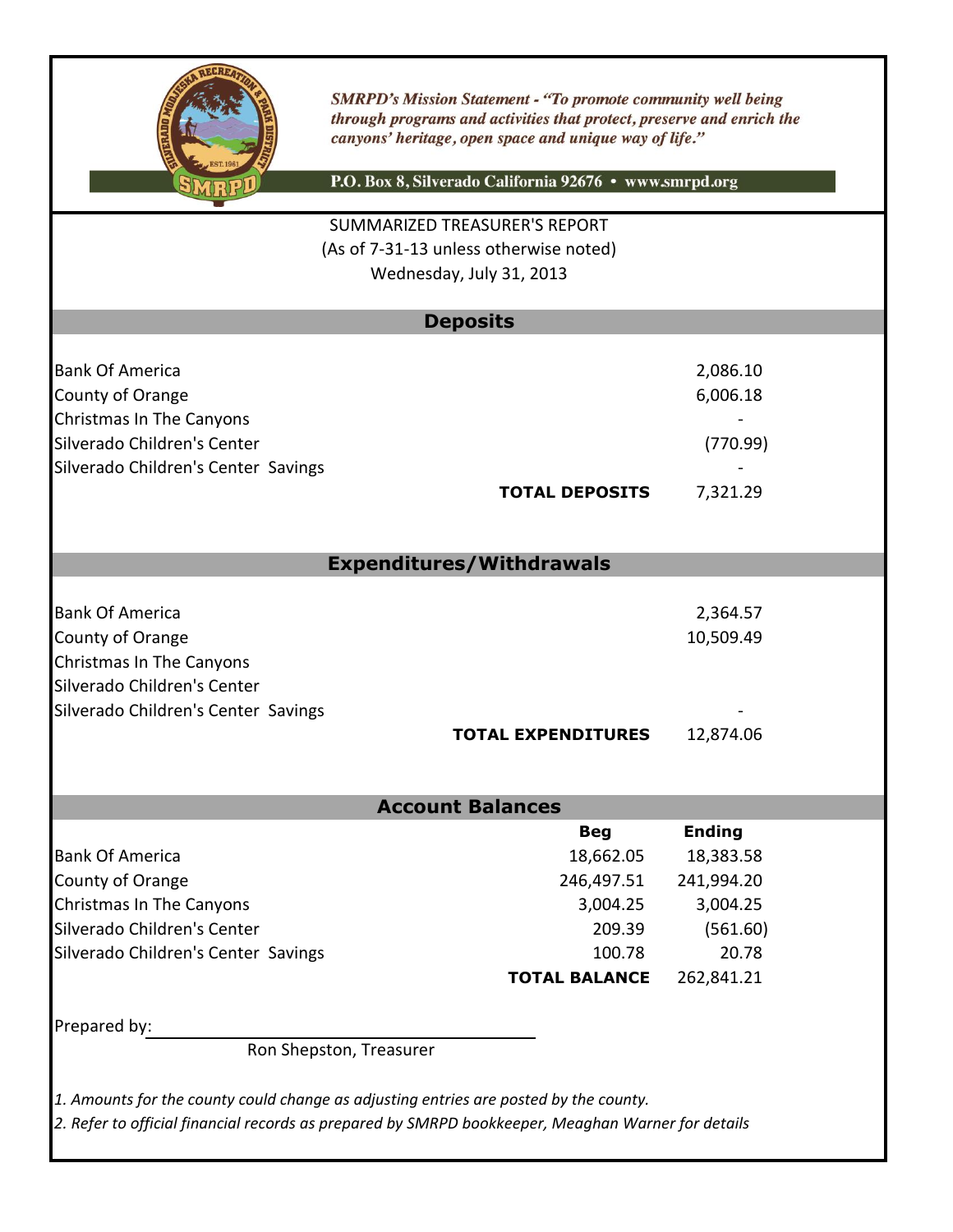# **LOCALLY GOVERNED DISTRICT DATE: 08/23/13 CLAIMS TRANSMITTED FOR PAYMENT REPORT 08-13A**

PO Box 8 DRAW THIS CHECK FROM

Sil-Mod Rec. and Parks Dist. THE COUNTY AUDITOR IS AUTHORIZED TO Silverado, CA 92676 **FUND: 728 BUDGET CONTROL: 728** 

| PAYEE NAME AND ADDRESS<br>SOCIAL SECURITY /TAX ID                              | <b>DATE</b><br><b>INVOICE#</b> | <b>DEPT</b><br><b>V700</b> | <b>OBJT</b><br>REV/<br><b>BS ACCT</b> | <b>UNIT</b><br>900 | <b>AMOUNT</b>                 | <b>AC'S USE ONLY</b><br>DOC NUMBER | SC |
|--------------------------------------------------------------------------------|--------------------------------|----------------------------|---------------------------------------|--------------------|-------------------------------|------------------------------------|----|
| Chay Peterson<br>P.O. Box 613<br>Silverado, CA 92676                           | 7/23/2013                      | <b>V700</b>                | 0100                                  | 900                | \$<br>50.00                   |                                    |    |
|                                                                                |                                |                            |                                       |                    | \$<br>$\overline{50.00}$ 1099 |                                    |    |
| Lisa Collins<br>17168 Harding Canyon Road<br>Modjeska, CA 92676                | 7/23/2013                      | <b>V700</b>                | 0100                                  | 900                | \$<br>50.00                   |                                    |    |
| <b>VC-9989</b>                                                                 |                                |                            |                                       |                    | \$<br>50.00 1099              |                                    |    |
| Ron Shepston<br>P.O. Box<br>31311 Silverado Canyon Road<br>Silverado, CA 92676 | 7/23/2013                      | <b>V700</b>                | 0100                                  | 900                | \$<br>50.00                   |                                    |    |
| <b>VC-9990</b>                                                                 |                                |                            |                                       |                    | \$<br>$\overline{50.00}$ 1099 |                                    |    |
| <b>Greg Bates</b><br>28100 Modjeska Canyon Road<br>Modjeska, CA 92676          |                                | <b>V700</b>                | 0100                                  | 900                |                               |                                    |    |
| <b>VC-1539</b>                                                                 |                                |                            |                                       |                    | \$                            | 1099                               |    |
| <b>Tom Smisek</b><br>P.O. Box 374<br>Silverado, CA 92676                       | 7/23/2013                      | <b>V700</b>                | 0100                                  | 900                | \$<br>50.00                   |                                    |    |
|                                                                                |                                |                            |                                       |                    | \$<br>$\overline{50.00}$ 1099 |                                    |    |
|                                                                                |                                |                            |                                       |                    |                               |                                    |    |

The claims listed above totaling **\$200.00** of the Board of Directors of this District and I certify that the payees named who are described in Government Code Section 3101 have taken an oath or affirmation required by Government Code Section 3102. are approved for payment pursuant to an order entered in the Minutes

\_\_\_\_\_\_\_\_\_\_\_\_\_\_\_\_\_\_\_\_\_\_\_\_\_\_\_\_\_\_ \_\_\_\_\_\_\_\_\_\_\_\_\_\_\_\_\_\_\_\_\_\_\_\_\_\_\_\_\_\_\_\_\_ \_\_\_\_\_\_\_\_\_\_\_\_\_\_\_\_\_\_\_\_\_\_\_\_\_\_\_\_\_\_\_\_\_\_

APPROVED BY **COUNTERSIGNED BY COUNTERSIGNED BY ATTESTED AND/OR COUNTERSIGNED**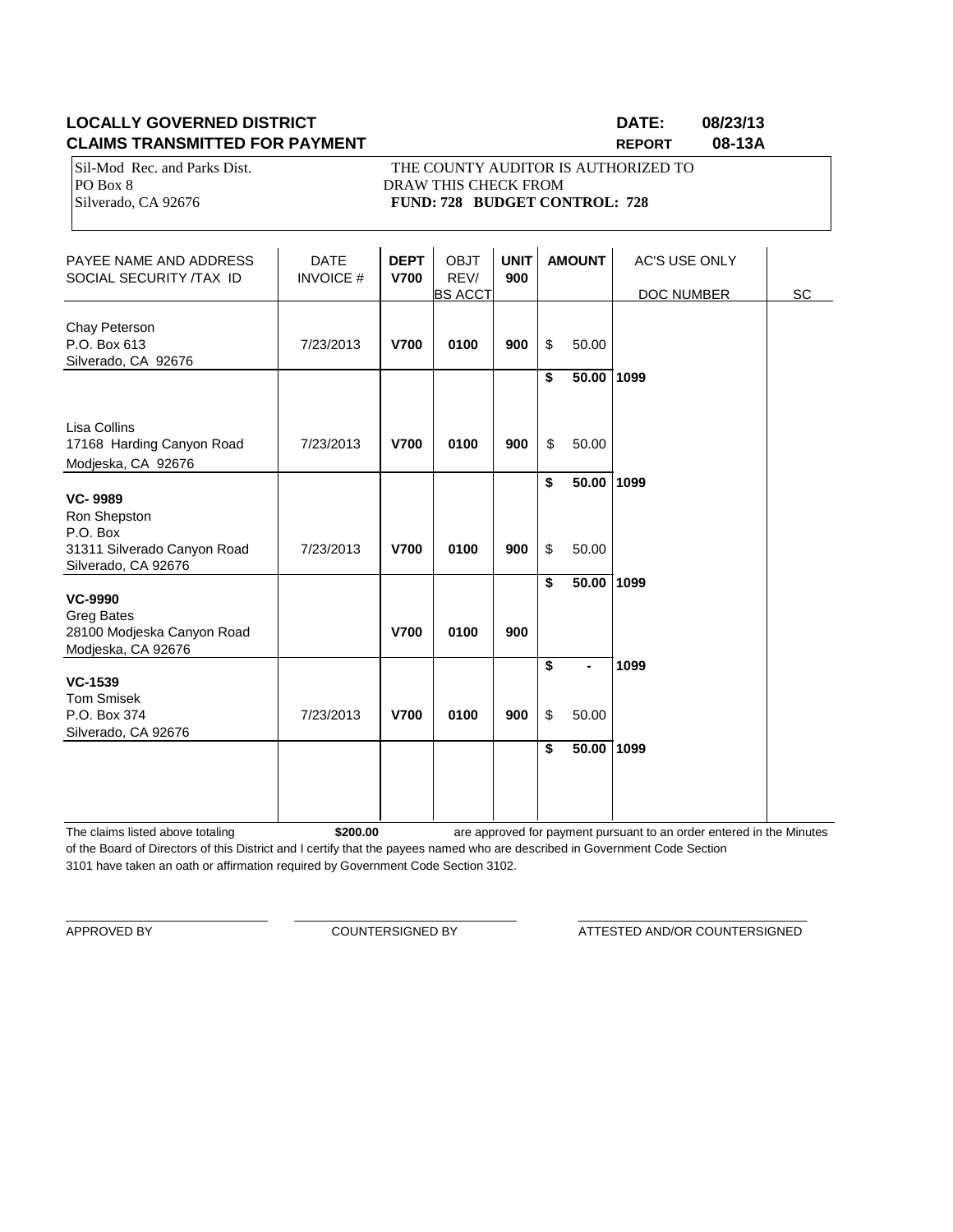| PAYEE NAME AND ADDRESS                             | <b>DATE</b>             | <b>DEPT</b> | OBJT           | <b>UNIT</b> | <b>AMOUNT</b>  | AC'S USE ONLY |    |
|----------------------------------------------------|-------------------------|-------------|----------------|-------------|----------------|---------------|----|
| SOCIAL SECURITY /TAX ID                            | <b>INVOICE#</b>         | <b>V700</b> | REV/           | 900         |                |               |    |
|                                                    |                         |             | <b>BS ACCT</b> |             |                | DOC NUMBER    | SC |
| <b>VC-2027</b>                                     | INVOICE #92699          | <b>V700</b> | 1400           | 900         | \$340.00       |               |    |
| COOKSMITH LANDSCAPING                              | <b>INVOICE #926772</b>  | <b>V700</b> | 1400           | 900         | \$16.00        |               |    |
| P.O. BOX 5606                                      | INVOICE #92685          | <b>V700</b> | 1400           | 900         | \$235.00       |               |    |
| ORANGE, CA 92863                                   | INVOICE #92761          | <b>V700</b> | 1400           | 900         | \$16.00        |               |    |
|                                                    |                         |             |                |             | \$607.00       |               |    |
| <b>VC-2760</b>                                     |                         |             |                |             |                |               |    |
| <b>MEGHAN WARNER</b>                               |                         |             |                |             |                |               |    |
| P.O. BOX 177<br>SILVERADO, CA 92676                | INVOICE #13-96          | <b>V700</b> | 1900           | 900         | \$325.00       |               |    |
|                                                    |                         |             |                |             | \$325.00 1099  |               |    |
| <b>VC-4740</b>                                     |                         |             |                |             |                |               |    |
| HOME DEPOT                                         |                         |             |                |             |                |               |    |
| P.O. BOX 9055<br>DES MOINES, IA 50368              | INVOICE DATED: 08/05/13 | <b>V700</b> | 1400           | 900         | \$167.00       |               |    |
|                                                    |                         |             |                |             | \$167.00       |               |    |
| <b>VC-2865</b>                                     |                         |             |                |             |                |               |    |
| STEVE REIGHART                                     |                         |             |                |             |                |               |    |
| 27641 SILVERADO CANYON ROAD<br>SILVERADO, CA 92676 | <b>INVOICE #100027</b>  | <b>V700</b> | 1900           | 900         | \$585.00       |               |    |
|                                                    |                         |             |                |             | $$585.00$ 1099 |               |    |
|                                                    |                         |             |                |             |                |               |    |
|                                                    |                         |             |                |             |                |               |    |
|                                                    |                         |             |                |             |                |               |    |
|                                                    |                         |             |                |             |                |               |    |
|                                                    |                         |             |                |             |                |               |    |
|                                                    |                         |             |                |             |                |               |    |
|                                                    |                         |             |                |             |                |               |    |
|                                                    |                         |             |                |             |                |               |    |
|                                                    |                         |             |                |             |                |               |    |
|                                                    |                         |             |                |             |                |               |    |
|                                                    |                         |             |                |             |                |               |    |
|                                                    |                         |             |                |             |                |               |    |
|                                                    |                         |             |                |             |                |               |    |
|                                                    |                         |             |                |             |                |               |    |
|                                                    |                         |             |                |             |                |               |    |
|                                                    |                         |             |                |             |                |               |    |
|                                                    |                         |             |                |             |                |               |    |
|                                                    |                         |             |                |             |                |               |    |
|                                                    |                         |             |                |             |                |               |    |
|                                                    |                         |             |                |             |                |               |    |

\_\_\_\_\_\_\_\_\_\_\_\_\_\_\_\_\_\_\_\_\_\_\_\_\_\_\_ \_\_\_\_\_\_\_\_\_\_\_\_\_\_\_\_\_\_\_\_\_\_\_\_\_\_\_\_\_\_\_\_ \_\_\_\_\_\_\_\_\_\_\_\_\_\_\_\_\_\_\_\_\_\_\_\_\_\_\_\_\_\_\_\_\_\_\_\_\_\_

The claims listed above totaling **\$1,684.00** are approved for payment pursuant to an order entered in the Minutes

of the Board of Directors of this District and I certify that the payees named who are described in Government Code Section 3101 have taken an oath or affirmation required by Government Code Section 3102.

APPROVED BY COUNTERSIGNED BY COUNTERSIGNED BY ATTESTED AND/OR COUNTERSIGNED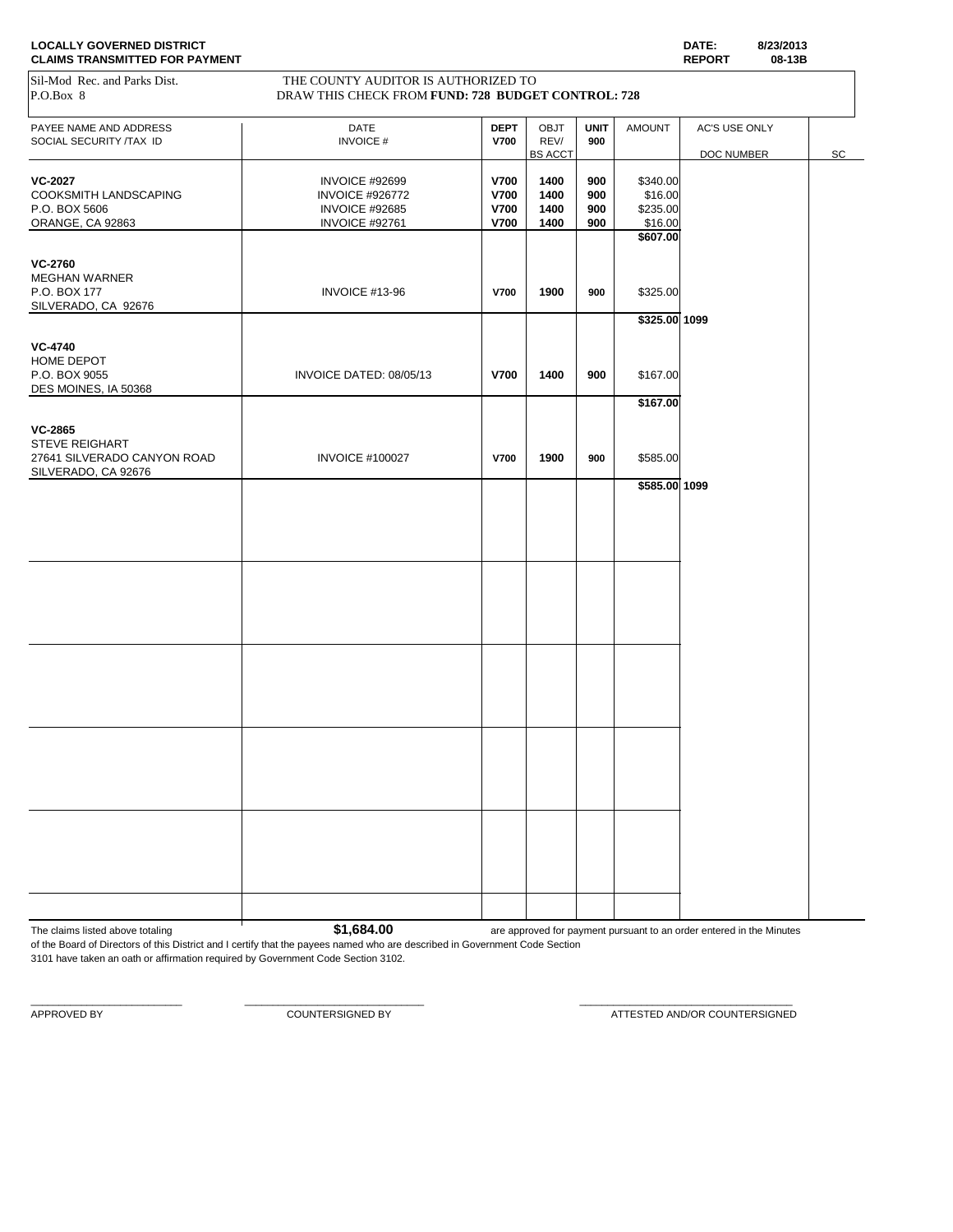#### **LOCALLY GOVERNED DISTRICT DATE: 08/23/13 CLAIMS TRANSMITTED FOR PAYMENT**

PAYEE NAME AND ADDRESS **DATE DEP** OBJT **UNIT** AMOUNT AC'S USE ONLY **DATE DEP** OBJT **UNIT** AMOUNT AC'S USE ONLY **DATE DEP DEP DEP DEP DEP DEP DEP DEP DEP DEP DEP DEP DEP DEP DEP DEP DEP** SOCIAL SECURITY /TAX ID **INVOICE # V700** REV/ 900<br>
BS ACCT DOC NUMBER SC **REIMBURSEMENT OF CHECK #2090 VC-1672**<br> **PAID TO: JANI-KING**<br>
INVOICE #LAX08130406 SMRPD (BofA Account) INVOICE #LAX08130406 **V700 1400 900** \$224.13 P.O. Box 8 INVOICE #LAX08130399 **V700 1400 900** \$229.07 Silverado, CA 92676 **\$453.20 VC-1672 REIMBURSEMENT OF CHECK #2091** SMRPD (BofA Account) **PAID TO: WASTE MANAGEMENT**<br>P.O. Box 8 **INVOICE** #0063010-288 P.O. Box 8 INVOICE #0063010-2884-8 **V700 2800 900** \$214.12 Silverado, CA 92676 **\$214.12 REIMBURSEMENT OF CHECK #2092 VC-1672 PAID TO: IRWD** SMRPD (BofA Account) METER #55418830 07/23/13 **V700** 2800 900 \$11.44<br>P.O. Box 8 **11.44** P.O. Box 8 **12.98** P.O. Box 8 **METER #51441202 07/23/13 V700 2800 900** \$181.98<br>Silverado, CA 92676 METER #56569388 07/23/13 **V700 2800** 900 \$102.13 METER #56569388 07/23/13 V700 **\$295.55 REIMBURSEMENT OF DEBITS VC-1672 PAID TO: AT&T**<br>
SMRPD (BofA Account) **PAID TO: AT&T**<br>
714-649-2850 08/10/13 SMRPD (BofA Account) 714-649-2850 08/10/13 **V700 702 900** \$59.83 P.O. Box 8 714-649-2428 08/10/13 **V700 702 900** \$51.76 Silverado, CA 92676 **\$111.59 REIMBURSEMENT OF DEBITS VC-1672 PAID TO: SCE** SMRPD (BofA Account)  $ACCOUNT$  #2-25-699-8121 **07/2013 V700 2800 900** \$ 74.15<br>P.O. Box 8 **2800 2800 2800** \$ 709.27  $ACCOUNT$  #2-32-988-1767 **07/2013** Silverado, CA 92676 **\$783.42** Sil-Mod Rec. and Parks Dist. THE COUNTY AUDITOR IS AUTHORIZED TO P.O.Box 8 DRAW THIS CHECK FROM **FUND: 728 BUDGET CONTROL: 728**

The claims listed above totaling **\$1,857.88** 

of the Board of Directors of this District and I certify that the payees named who are described in Government Code Section are approved for payment pursuant to an order entered in the Minutes

3101 have taken an oath or affirmation required by Government Code Section 3102.

 $\_$  , and the set of the set of the set of the set of the set of the set of the set of the set of the set of the set of the set of the set of the set of the set of the set of the set of the set of the set of the set of th

APPROVED BY COUNTERSIGNED BY ATTESTED AND/OR COUNTERSIGNED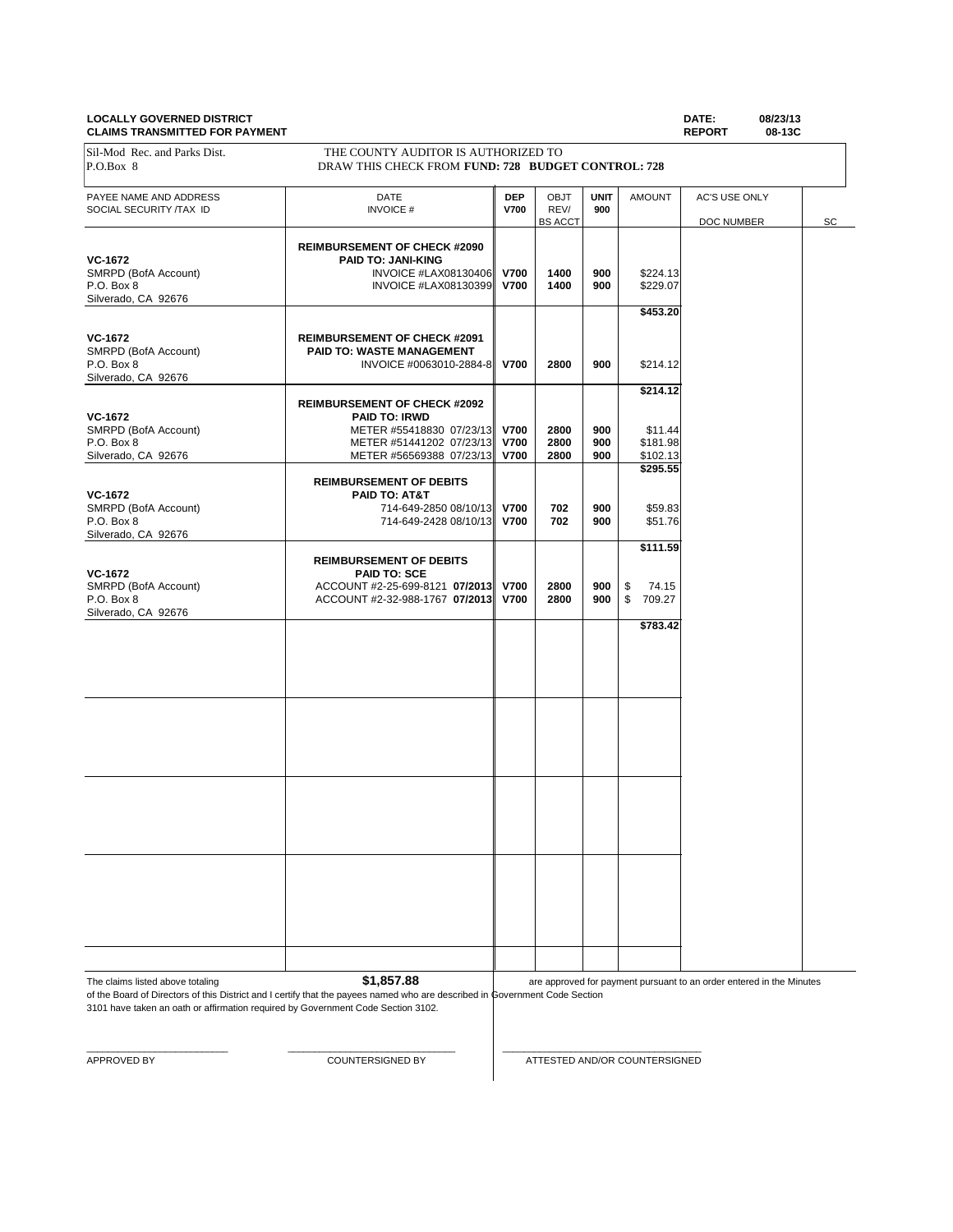

**SMRPD's Mission Statement - "To promote community well being** through programs and activities that protect, preserve and enrich the canyons' heritage, open space and unique way of life."

P.O. Box 8, Silverado California 92676 · www.smrpd.org

# MINUTES OF THE REGULAR MEETING OF THE BOARD OF DIRECTORS

# THURSDAY JULY 23, 2013 AT 7:00 PM

# AT THE SILVERADO COMMUNITY CENTER

#### 27641 SILVERADO CANYON ROAD, SILVERADO 92676

#### DIRECTORS STAFF

Chay Peterson - Secretary Steve Reighart - Caretaker

Greg Bates - President Aimee Bryer - Scc Director Tom Smisek - Vice President Elizabeth Martyn - General Counsel Ron Shepston – Treasurer Bev Mileham - Admin. Assistant Lisa Collins - Director Meghan Warner - Bookkeeper

# **MINUTES**

**Action Item) This document is available in PDF format at [http://www.smrpd.org](http://www.smrpd.org/)**

#### **CALL TO ORDER**

The meeting was called to order at 7:03PM by Director Smisek who acted as chair person. **ROLL CALL**

Directors Tom Smisek, Chay Peterson, Lisa Collins, Ron Shepston, Director Bates is on vacation. Caretaker Steve Reighart, and Admin. Assist. Bev Mileham

#### **PUBLIC ATTENDANCE**

Hank Rodgers, Scott Breeden, Tim Janca, Debbie Seltzer signed in.

#### **PUBLIC AND BOARD INPUT ON NON-AGENDIZED ITEMS**

Laurel Ward is a home school mom and would like to plan a concert event for other home school families. The event would be free. Director Smisek asked Ms. Ward to bring an outline specifying details, dates etc., of the concert to the next meeting for the Board to review.

Brett Peterson stated that a violation ticket was made to be used in the Riviera and sent to all board directors which created a quorum and becomes public information. He also stated that when he spoke to director Collins about the issue he was treated rudely. He also stated that Directors Collins and Smisek spoke to him over the phone claiming that correspondences of the board were private. Brett argued quorum emails of three or more directors are not private, but automatically made public.

Director Chay Peterson stated that quorum director emails whereby policy is being made where there is no public notice or comment, are then considered public information according to the Brown Act. Public information is public information, email, written form, there's no longer difference. Director Collins said